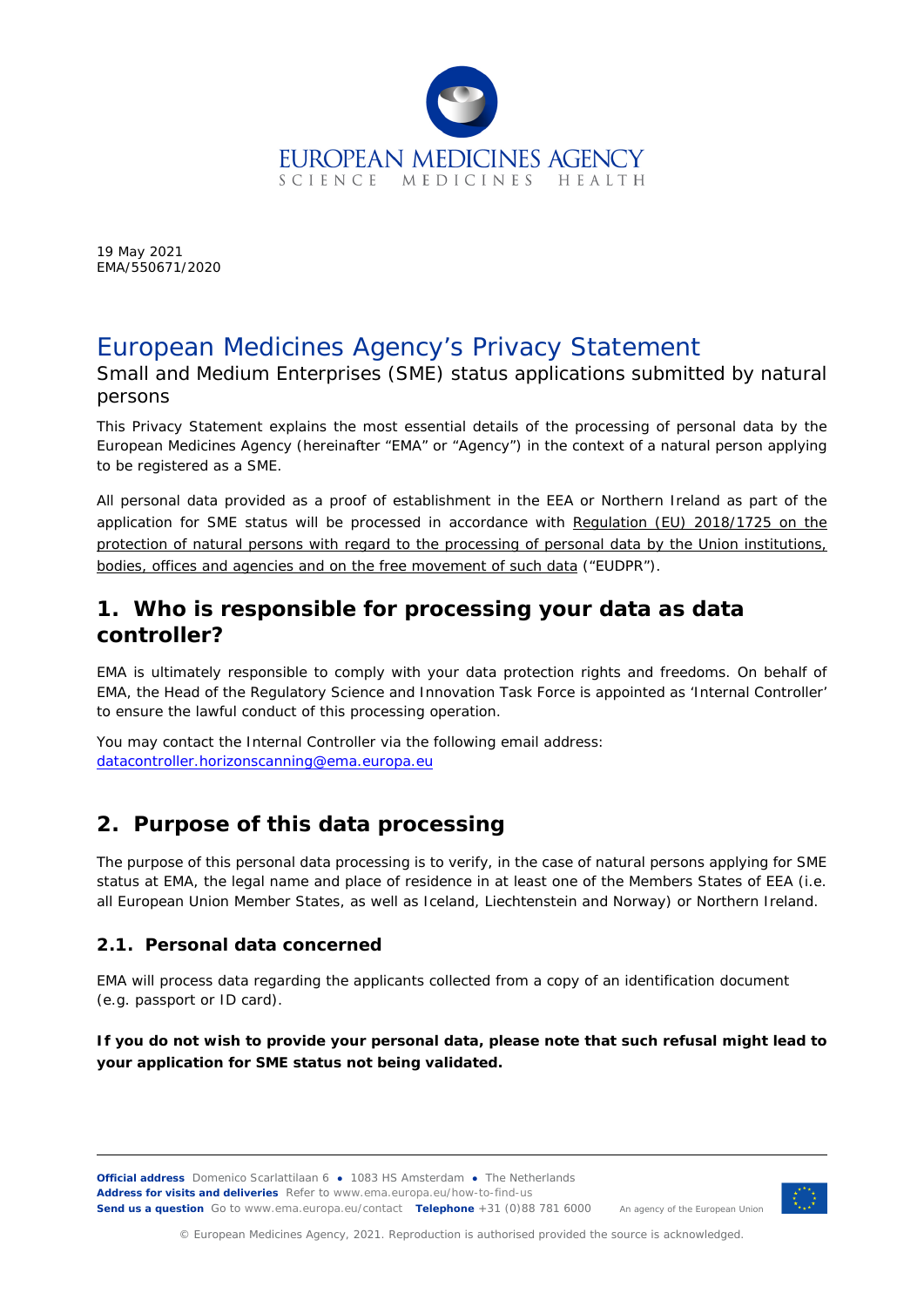#### *2.2. Legal basis of the processing*

The processing of data as explained in this privacy statement is necessary for the performance of EMA's tasks carried out in the public interest, in accordance with Article 70(2) of Regulation (EC) No 726/2004, and mandated for SME activities, by:

- Commission Regulation (EC) No 2049/2005 introducing provisions aimed at promoting innovation and the development of new medicinal products for human and veterinary use by small and mediumsized enterprises;
- Regulation (EU) No 658/2014 of the European Parliament and of the Council of 15 May 2014 on fees payable to the European Medicines Agency for the conduct of pharmacovigilance activities in respect of medicinal products for human use;

The lawfulness of this data processing is based on Article 5(1)(a) of Regulation (EU) 2018/1725.

In this regard, please note that you have the right to object against the processing as explained in Section 5 below.

## **3. How long do we keep your data?**

Once received by EMA, the proof of establishment is verified by EMA within the time needed for validation of the application. At the end of the validation process, all your personal data are deleted from EMA's systems within one calendar month.

### **4. Who has access to your information and to whom is it disclosed?**

Once EMA has received the application for SME status on behalf of a natural person, EMA will e-mail the applicant to ask for supporting documentation to verify the applicant's legal name and the place of residence in an EEA Member State or Northern Ireland.

The information collected will be processed internally by staff within the SME Office at EMA for the purpose of the SME status application.

In the public **SME Register**, the legal name and place of residence of the natural person will be made available to the general public. There will be no further processing of your personal data for any other purposes outside the scope of this specific context.

## **5. Your data protection rights**

As data subject (i.e. the individual whose personal data is processed), you have a number of rights:

- **Right to be informed** This Privacy Statement provides information on how EMA collects and uses your personal data. Requests for other information regarding the processing may also be directed to the Internal Controller.
- **Right to access**  You have the right to access your personal data. You have the right to request and obtain a copy of the personal data processed by EMA.
- **Right to rectification** You have the right to obtain without undue delay the rectification or completion of your personal if it is incorrect or incomplete.
- **Right to erasure** You have the right to require EMA to delete or stop processing your data, for example where the data is no longer necessary for the purposes of processing. In certain cases your data may be kept to the extent it is necessary, for example, to comply